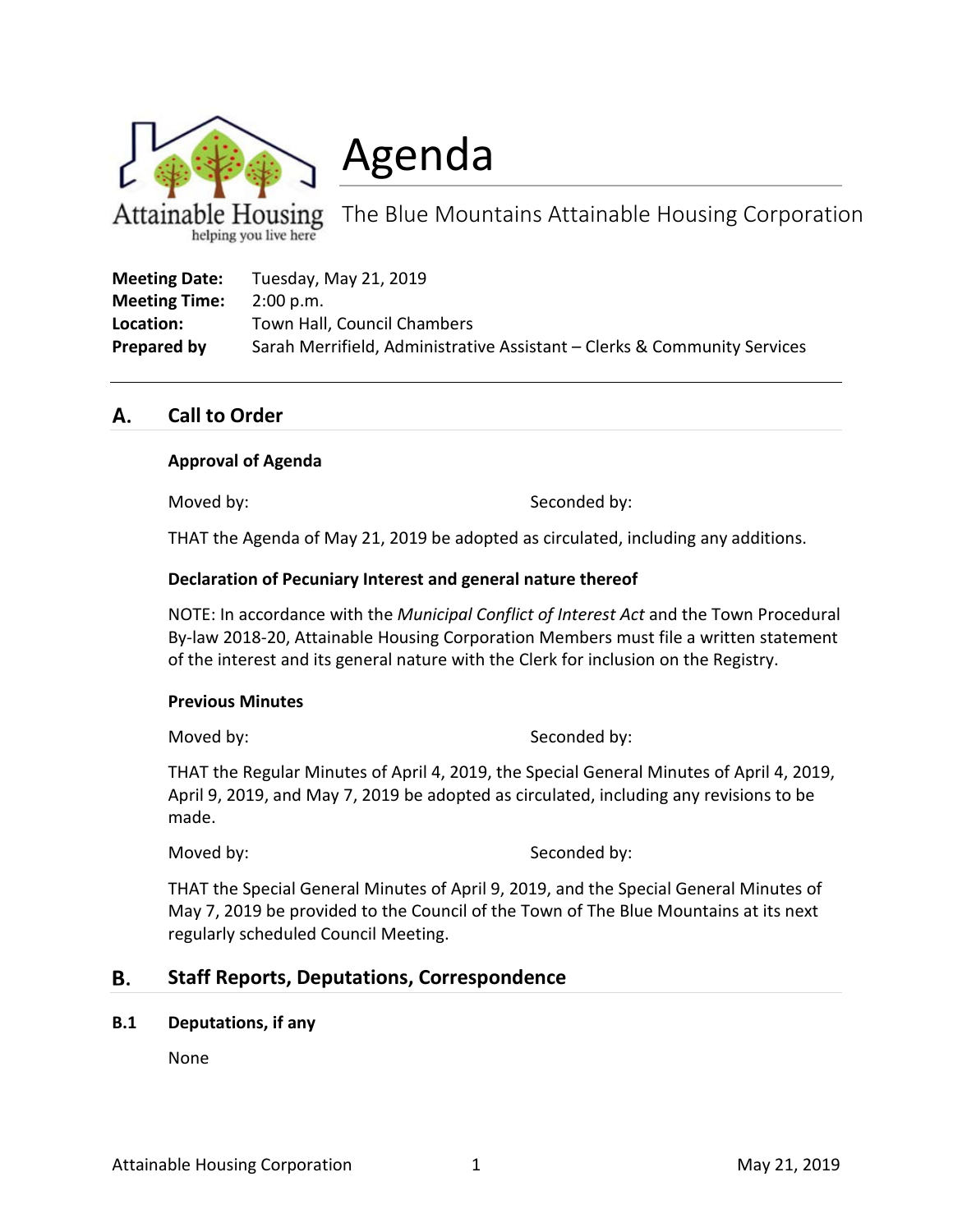## **B.2 Staff Reports**

## **B.2.1 Attainable Housing Corporation Meeting Structure, FAF.19.064**

## **Recommended** (Move, second)

THAT the Attainable Housing Corporation receive Staff Report FAF.19.064, entitled "Attainable Housing Corporation Meeting Structure";

AND THAT the Attainable Housing Corporation selects Option \_\_\_\_ as substantively outlined in report FAF.19.064.

### **B.3 Correspondence, if any**

## **B.3.1 Ministry of Municipal Affairs & Housing Re: More Homes, More Choice: Ontario's Housing Supply Action Plan**

Note: this item was deferred from the May 7, 2019 Special General Meeting and referred to the Attainable Housing Corporation at the May 13, 2019 Council Meeting.

#### C. **New & Unfinished Business**

## **C.1 Meeting Schedule Moving Forward**

### **Recommended** (Move, second)

THAT the Attainable Housing Corporation agree to meet monthly on the (Week day) of the month at (time);

AND THAT the Attainable Housing Corporation By-law No. 1 be updated to reflect same.

### **C.2 Next Steps: Director Appointments**

### **Recommended** (Move, second)

THAT the Attainable Housing Corporation initiate a call for appointment for Board Directors and request that the appointment advertisement be made publicly available through the Attainable Housing Corporation's website and the Town's website.

# **C.3 DRAFT Attainable Housing Corporation Purchasing Policy**

### **Recommended** (Move, second)

THAT the Attainable Housing Corporation provide direction to Town staff to post the DRAFT Attainable Housing Corporation Purchasing Policy to the Attainable Housing Corporation website to receive comments from members of the public and Town staff;

AND THAT the Attainable Housing Corporation direct Town staff to include an item on the next regularly scheduled Attainable Housing Corporation meeting to consider comments received, recognizing if no comments are received, the Purchasing Policy will be adopted as written.

### **C.4 Inclusionary Zoning Discussion – Janet Findlay**

# **C.5 Database Development – Short & Long-Term Rental Stock**

Attainable Housing Corporation 2 2 and 2019 May 21, 2019